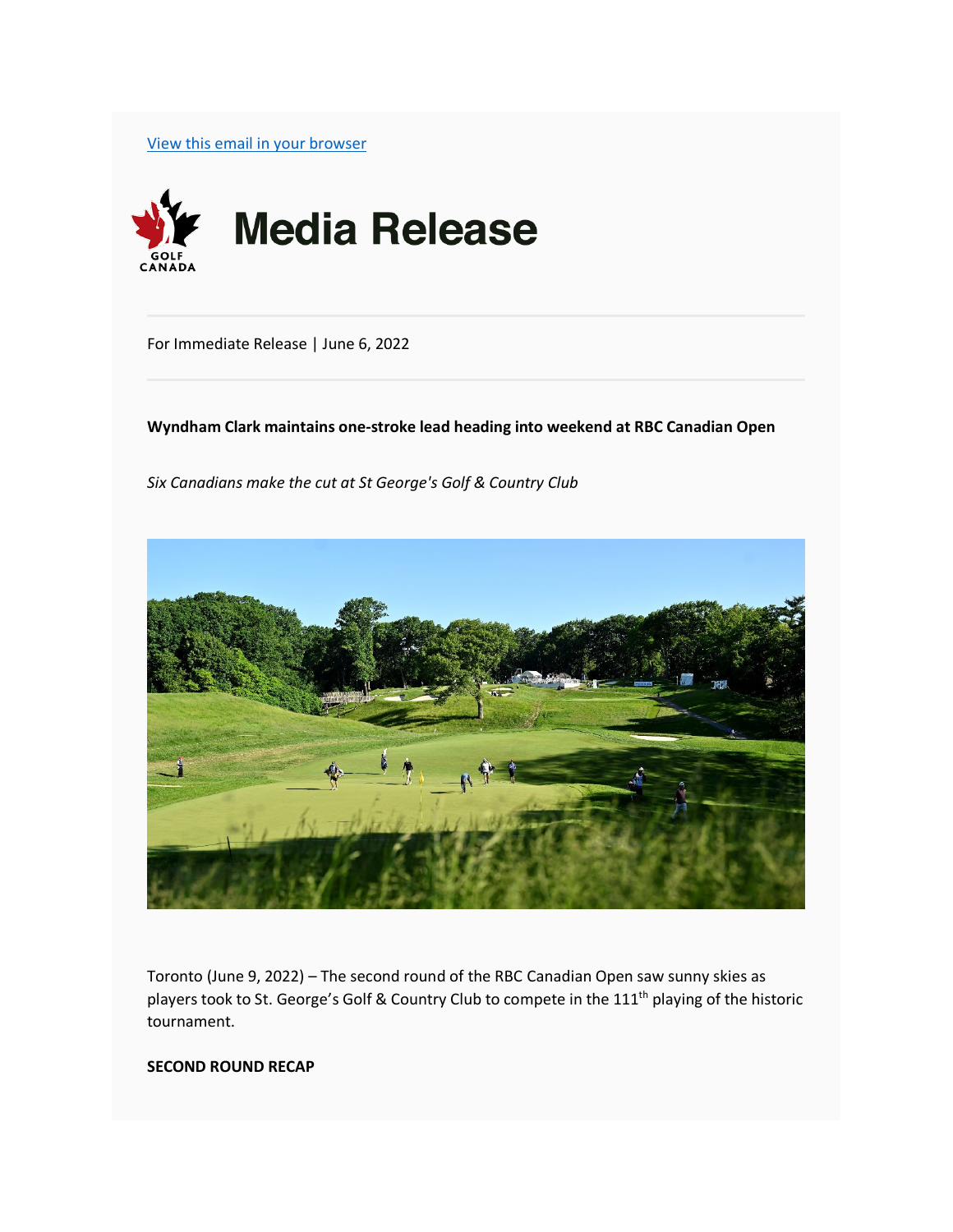Aaron Cockerill climbed 23 spots up the leaderboard Friday with a 2-under par 68 in the second round of the 2022 RBC Canadian Open. The 30-year-old from Stony Mountain, Man., holed three birdies and only one bogey for a share of the low-Canadian score of the day with Nick Taylor and Adam Svensson. He sits in a tie for 20th on the leaderboard, five strokes back of the leader in his first ever PGA TOUR event.

"Had a decent amount of buddies out there and they were having some fun. It was fun to make a few birdies for them and hole a few putts and [I'm] happy with the day," said Cockerill. "We get decent crowds on the European Tour but being a local and having that local support is awesome. I'm sure they will be out in full force tomorrow, so looking forward to it."

Wyndham Clark followed up a first-round seven-under 63 with an even-par 70 to maintain a one-stroke lead heading into the weekend at St George's Golf & Country Club. The Denver, Colorado, native is searching for his first win on the PGA TOUR. Eight of 31 second-round leaders have gone on to win the tournament this season.

Alex Smalley, Keith Mitchell, Matt Fitzpatrick and defending champion Rory McIlroy are positioned in a four-way tie for second. Of that group, Smalley and Mitchell were the low scorers with a pair of three-under par 67s. McIlroy fired a two-under par 68, while Fitzpatrick came in with an even-par 70.

Cameron Smith made the biggest splash on the leaderboard, jumping 76 spots with a fiveunder par 65, highlighted by a hole-out for eagle on the par-4 fifth hole at St George's. Austin Cook carded the low round of the day, a six-under 64 and sits T6.

70 players (including six Canadians) made the cut (+1) and have advanced to the weekend rounds with third round action kicking off at 7:55 a.m.

### **CANADIAN LEADERBOARD**

| <b>POS</b>      | <b>NAME</b>        | R1    | <b>TOTAL</b> |
|-----------------|--------------------|-------|--------------|
| T21             | Aaron Cockerill    | 70-68 | -2           |
| T21             | Adam Hadwin        | 69-70 | -2           |
| T <sub>23</sub> | <b>Nick Taylor</b> | 70-68 | -1           |
| T45             | Adam Svensson      | 72-68 | E            |
| T45             | Corey Conners      | 71-69 | E            |
| T45             | Mackenzie Hughes   | 66-75 | $+1$         |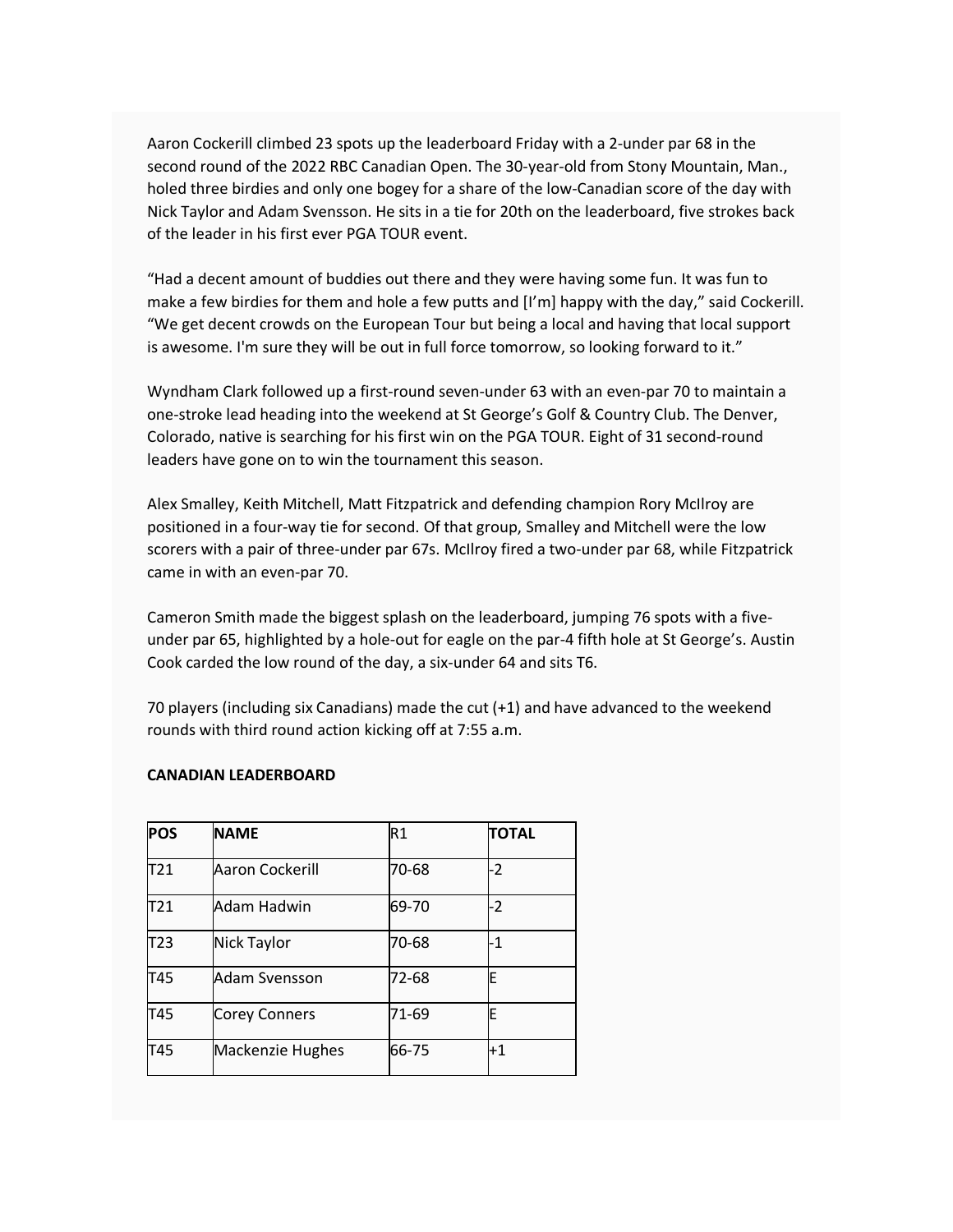| <b>MC</b> | Roger Sloan            | 70-72 | $+2$  |
|-----------|------------------------|-------|-------|
| МC        | Stuart Macdonald       | 70-72 | $+2$  |
| MC        | Mike Weir              | 72-70 | $+2$  |
| <b>MC</b> | David Hearn            | 72-72 | $+4$  |
| <b>MC</b> | A.J. Ewart             | 73-72 | +5    |
| <b>MC</b> | Jared du Toit          | 71-74 | $+5$  |
| MC        | Wess Heffernan         | 74-72 | +6    |
| <b>MC</b> | <b>Myles Creighton</b> | 72-74 | +6    |
| <b>MC</b> | Max Sekulic            | 75-75 | $+10$ |
| <b>MC</b> | <b>Brendan Leonard</b> | 78-72 | $+10$ |
| <b>MC</b> | Johnny Travale         | 76-76 | $+12$ |
| <b>MC</b> | Callum Davison         | 76-77 | $+13$ |
| <b>MC</b> | Albin Choi             | 78-77 | $+15$ |

Click [here](https://golfcanada.us6.list-manage.com/track/click?u=2d5091f846f3023c263bbdbec&id=07ec34395c&e=73a37d8096) for the full tournament leaderboard.

### **PRESS CONFERENCE TRANSCRIPTS**

The following player transcripts from Friday's press conferences at St. George's Golf & Country Club are available online for the following:

- [Wyndham Clark](https://golfcanada.us6.list-manage.com/track/click?u=2d5091f846f3023c263bbdbec&id=a6734055d2&e=73a37d8096)
- **[Matt Fitzpatrick](https://golfcanada.us6.list-manage.com/track/click?u=2d5091f846f3023c263bbdbec&id=1fe71443b8&e=73a37d8096)**
- [Rory McIlroy](https://golfcanada.us6.list-manage.com/track/click?u=2d5091f846f3023c263bbdbec&id=da925b69cc&e=73a37d8096)
- **[Corey Conners](https://golfcanada.us6.list-manage.com/track/click?u=2d5091f846f3023c263bbdbec&id=598975efc4&e=73a37d8096)**
- [Adam Hadwin](https://golfcanada.us6.list-manage.com/track/click?u=2d5091f846f3023c263bbdbec&id=b1c91b2b82&e=73a37d8096)
- [Mackenzie Hughes](https://golfcanada.us6.list-manage.com/track/click?u=2d5091f846f3023c263bbdbec&id=6838bcf4ba&e=73a37d8096)
- [Mike Weir](https://golfcanada.us6.list-manage.com/track/click?u=2d5091f846f3023c263bbdbec&id=e7cdc5946c&e=73a37d8096)
- [Aaron Cockerill](https://golfcanada.us6.list-manage.com/track/click?u=2d5091f846f3023c263bbdbec&id=dba9fc1d28&e=73a37d8096)
- [Adam Svensson](https://golfcanada.us6.list-manage.com/track/click?u=2d5091f846f3023c263bbdbec&id=b33613cd32&e=73a37d8096)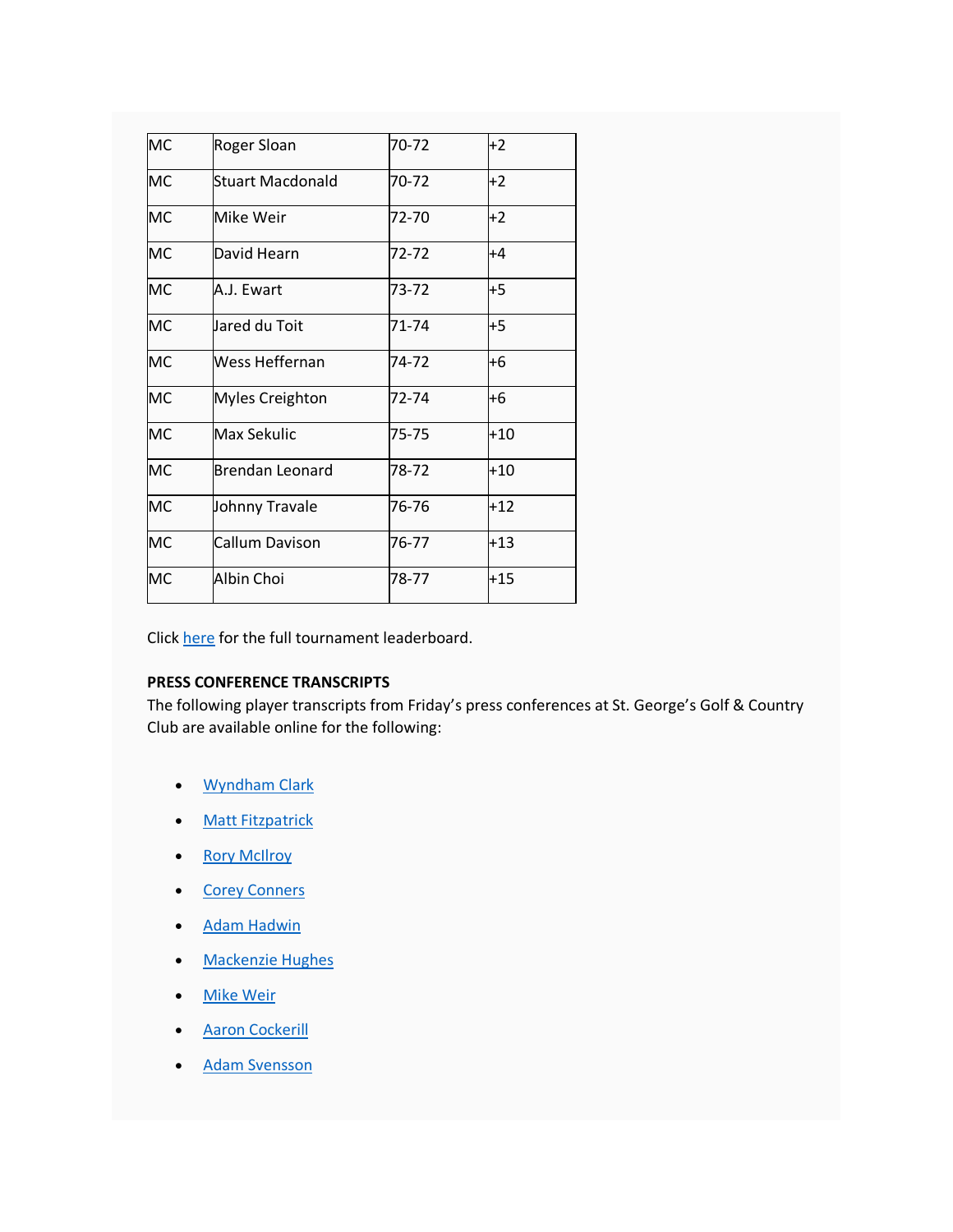- **[Keith Mitchel](https://golfcanada.us6.list-manage.com/track/click?u=2d5091f846f3023c263bbdbec&id=9278c42254&e=73a37d8096)**
- **[Scottie Scheffler](https://golfcanada.us6.list-manage.com/track/click?u=2d5091f846f3023c263bbdbec&id=edcf88de1b&e=73a37d8096)**
- **[Sam Burns](https://golfcanada.us6.list-manage.com/track/click?u=2d5091f846f3023c263bbdbec&id=bdda266e70&e=73a37d8096)**
- **[Matt Wallace](https://golfcanada.us6.list-manage.com/track/click?u=2d5091f846f3023c263bbdbec&id=f09a7930b2&e=73a37d8096)**
- [Alex Smalley](https://golfcanada.us6.list-manage.com/track/click?u=2d5091f846f3023c263bbdbec&id=04bc29fb83&e=73a37d8096)

### **RBC COMMUNITY JR GOLF**

On Wednesday at the RBC Canadian Open, Harold Varner III surprised a youth group from the Boys and Girls Club of Peel. The event, hosted by First Tee - Canada and RBC Community Junior Golf, featured a behind-the-scenes tour of the RBC Canadian Open, swings on the golf simulator, and a pizza party with HV3. To find out more, click [here.](https://golfcanada.us6.list-manage.com/track/click?u=2d5091f846f3023c263bbdbec&id=3e78d5a11c&e=73a37d8096)

# **PURCHASE TICKETS FOR THE GOLF CANADA FOUNDATION 50/50 RAFFLE IN SUPPORT OF FIRST TEE - CANADA**

From Wednesday afternoon through Sunday of tournament week, Golf Canada Foundation will be selling 50/50 tickets on-site at the RBC Canadian Open & CP Women's Open tournaments. The draw will take place Sunday evening, with the winning number announced here on the Foundation website and across social media channels. Proceeds from the raffle in support of the First Tee – Canada, the official beneficiary of the RBC Canadian Open, will benefit junior golf initiatives and help to grow the game in Ontario and across the nation. Click [here](https://golfcanada.us6.list-manage.com/track/click?u=2d5091f846f3023c263bbdbec&id=fdf87e5240&e=73a37d8096) for more information.

### **CGSA RECOGNIZES ST. GEORGE'S GOLF & COUNTRY CLUB SUPERINTENDENT**

Ian McQueen, superintendent at St. George's Golf and Country Club was presented with a commemorative plaque by Pierre Vezeau, president of the Canadian Golf Superintendents Association (CGSA), in recognition of his efforts in preparing the golf course for the RBC Canadian Open. This is McQueen's first national tournament. He has been a CGSA member since 2004 and has 18 years of experience as a superintendent, six of those at St. George's which remains in the top 5 in Score Golf's top 100. Click [here](https://golfcanada.us6.list-manage.com/track/click?u=2d5091f846f3023c263bbdbec&id=aa1b8e6fcb&e=73a37d8096) for the full transcript.

# **HOMEGROWN TALENT TO KICK OFF MUSIC CELEBRATION ON FRIDAY AT THE SIRIUSXM STAGE**

A new partnership among Golf Canada, SiriusXM and RBC this year showcases home-grown artists and offers even more music. For 2022, the RBCxMusic Concert Series returns with an incredible line-up. Hip-hop icon Flo Rida headlines tonight with Canadian rapper SonReal in the warm-up slot.

Prior to SonReal's performance on Friday, Toronto-based R&B singer-songwriter [Pisceze—](https://golfcanada.us6.list-manage.com/track/click?u=2d5091f846f3023c263bbdbec&id=7de297a0fd&e=73a37d8096)part of the *[First Up with RBCxMusic](https://golfcanada.us6.list-manage.com/track/click?u=2d5091f846f3023c263bbdbec&id=e3a90eac2a&e=73a37d8096)* program—performs on the RBCxMusic Concert Series mainstage. Getting a chance to warm up the crowd at the SiriusXM Stage is [Omega Mighty,](https://golfcanada.us6.list-manage.com/track/click?u=2d5091f846f3023c263bbdbec&id=d9de90f6dc&e=73a37d8096)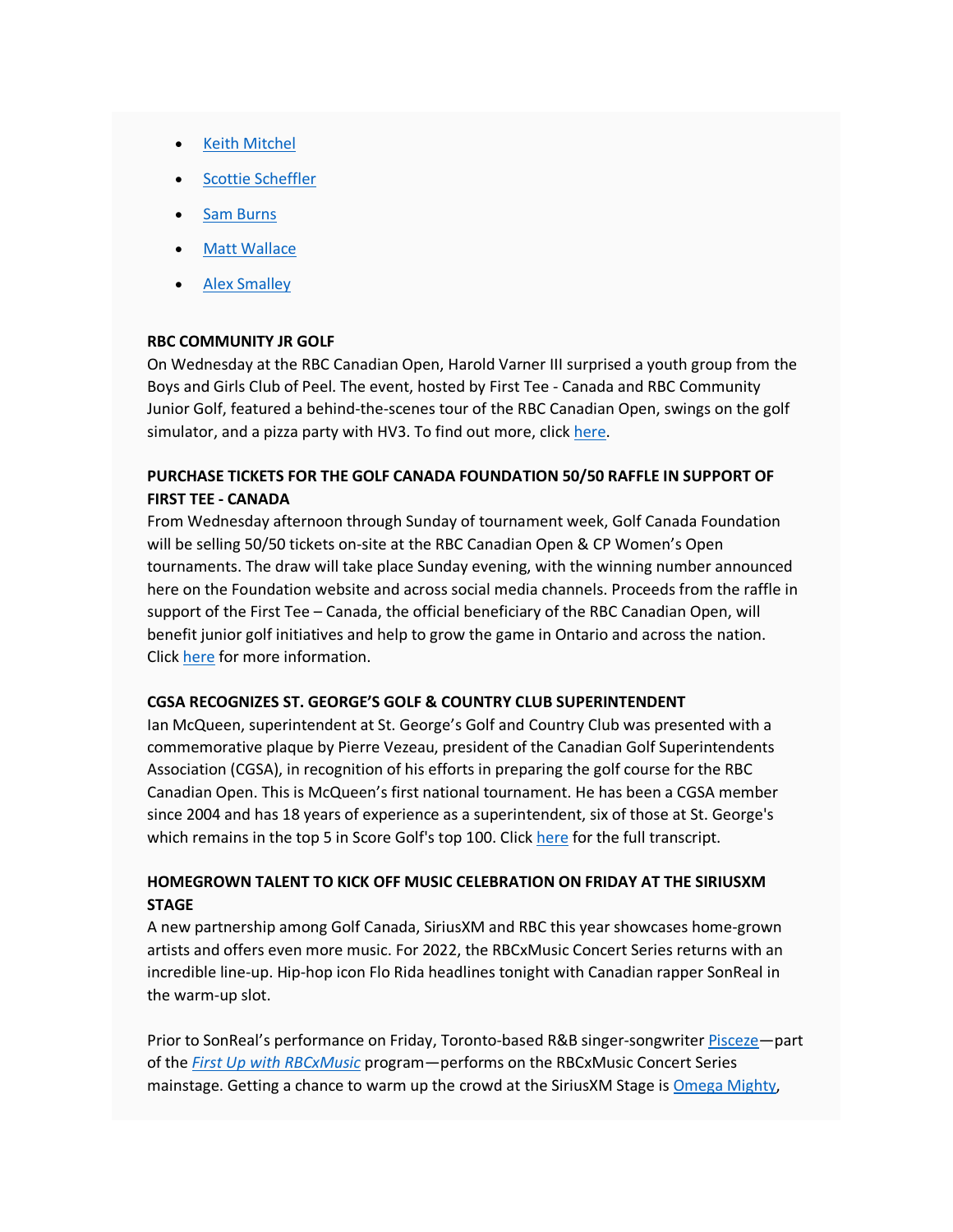sister of Polaris Prize and Juno-winner Haviah Mighty. On Saturday, indie-rock band [The Man](https://golfcanada.us6.list-manage.com/track/click?u=2d5091f846f3023c263bbdbec&id=6229e463c0&e=73a37d8096)  [Who,](https://golfcanada.us6.list-manage.com/track/click?u=2d5091f846f3023c263bbdbec&id=6229e463c0&e=73a37d8096) and 22-year-old rising pop star Ari Hicks each get a set. Hicks most recent single ["Sucker,"](https://golfcanada.us6.list-manage.com/track/click?u=2d5091f846f3023c263bbdbec&id=bb7b30b612&e=73a37d8096) was released a month ago and she recently had the opportunity to co-write a song over Zoom with Rob Thomas [Matchbox Twenty]. The song, entitled "Shut Up and Look Pretty," which Hicks says is "really savage," comes out in a couple of weeks. Click [here](https://golfcanada.us6.list-manage.com/track/click?u=2d5091f846f3023c263bbdbec&id=6060c89869&e=73a37d8096) for more information.

#### **RBCxMUSIC CONCERT SERIES PREPARES TO TURN UP THE VOLUME**

The RBCxMusic Concert Series returns to the RBC Canadian Open with an incredible line-up. Hip-hop icon Flo Rida headlines Friday night with Canadian rapper SonReal in the warm-up slot. On Saturday, three-time Grammy award winners Maroon 5 take the stage. Both concerts take place on the nearby athletic field of Toronto's Richview Collegiate Institute. Tickets for Saturday are sold out, but a limited inventory of tickets are available for Friday. Purchase [here.](https://golfcanada.us6.list-manage.com/track/click?u=2d5091f846f3023c263bbdbec&id=1db6fa878f&e=73a37d8096) 

### **2022 MEDIA GUIDE AND PLAYER PERFORMANCE BOOK:**

Media can also [download the 2022 RBC Canadian Open Media Guide](https://golfcanada.us6.list-manage.com/track/click?u=2d5091f846f3023c263bbdbec&id=36f03df5be&e=73a37d8096) for complete stats, records and historical information. Media can also [download the 2019 RBC Canadian Open](https://golfcanada.us6.list-manage.com/track/click?u=2d5091f846f3023c263bbdbec&id=2e8aa63966&e=73a37d8096)  [Player Performance Book](https://golfcanada.us6.list-manage.com/track/click?u=2d5091f846f3023c263bbdbec&id=2e8aa63966&e=73a37d8096) which details individual player statistics from 1904-2019. Tournament notes can be found on the PGA TOUR virtual media centre [here.](https://golfcanada.us6.list-manage.com/track/click?u=2d5091f846f3023c263bbdbec&id=589ef691a2&e=73a37d8096)

#### **BROADCAST COVERAGE:**

The following are broadcast times for the 2022 RBC Canadian Open:

| Saturday, June 11th | $1:00 \text{pm} - 3:00 \text{pm}$ (GOLF)   $3:00 \text{pm} - 6:00 \text{pm}$ (CTV; TSN1; RDS; CBS) |
|---------------------|----------------------------------------------------------------------------------------------------|
| Sunday, June 12th   | $1:00 \text{pm} - 3:00 \text{pm}$ (GOLF)   $3:00 \text{pm} - 6:00 \text{pm}$ (CTV; TSN1; RDS; CBS) |

#### **MOBILE APP EXPERIENCE**

Experience the RBC Canadian Open like never before by downloading the Golf Canada Mobile App on your iOS or Android device. Essential features include a live map, mobile ordering, leaderboard & pairings, tickets, breaking news and special events. Plus, use the Golf Canada Mobile App to enhance your experience while playing! Find golf courses, track your game, set up matches against friends, access GPS yardages and more. Click here to download.

#### **THE OPEN QUALIFYING**

The 2022 RBC Canadian Open is also part of The Open Championship Qualifying Series. The top-2 finishers at the RBC Canadian Open (not otherwise exempt) earn a spot in the field of The 150th Open Championship, July 10-17, 2022, at St Andrews in Fife, Scotland.

## **PHOTOS**

Photos from the 2022 RBC Canadian Open are available for editorial purposes. Please contact [Sarah Marcucci](mailto:smarcucci@golfcanada.ca) for access to download in high-resolution.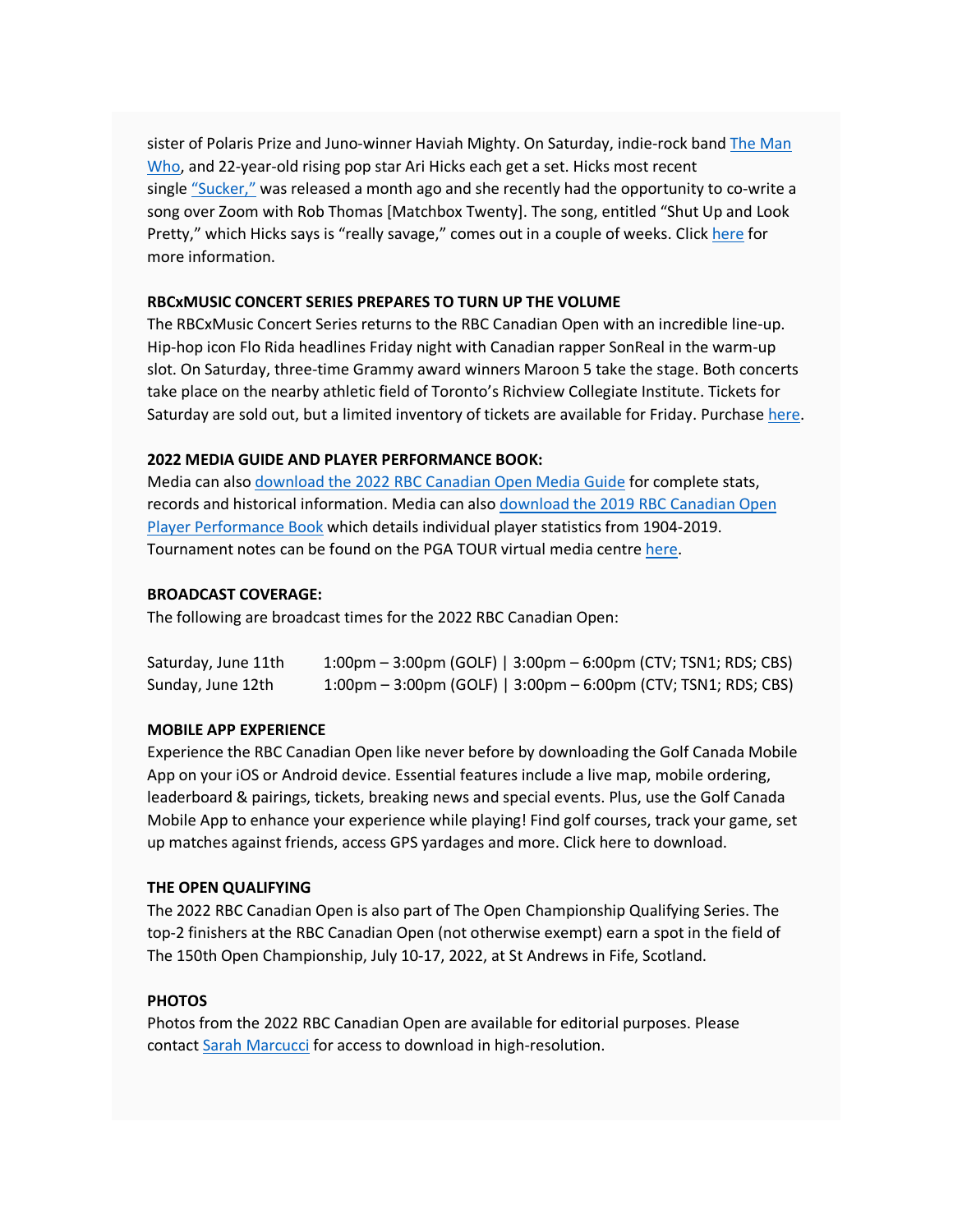## **ABOUT GOLF CANADA**

Golf Canada is the National Sports Federation and governing body for golf in Canada representing more than 304,000 golfers and 1,435 member clubs across the country. A proud member of the Canadian Olympic Committee, Golf Canada's mission is to increase Canadian participation and excellence in golf. For more information about what Golf Canada is doing to support golf in your community, visit [www.golfcanada.ca.](https://golfcanada.us6.list-manage.com/track/click?u=2d5091f846f3023c263bbdbec&id=f6f2e81025&e=73a37d8096)

**Media Contacts:**

Dan Pino Senior Director, Communications Golf Canada C: 416-434-5525 E: [dpino@golfcanada.ca](mailto:dpino@golfcanada.ca)

Sarah Marcucci Manager, Communications Golf Canada C: 905-330-7997 E: [smarcucci@golfcanada.ca](mailto:smarcucci@golfcanada.ca)

**Tee it up with us**



-30-